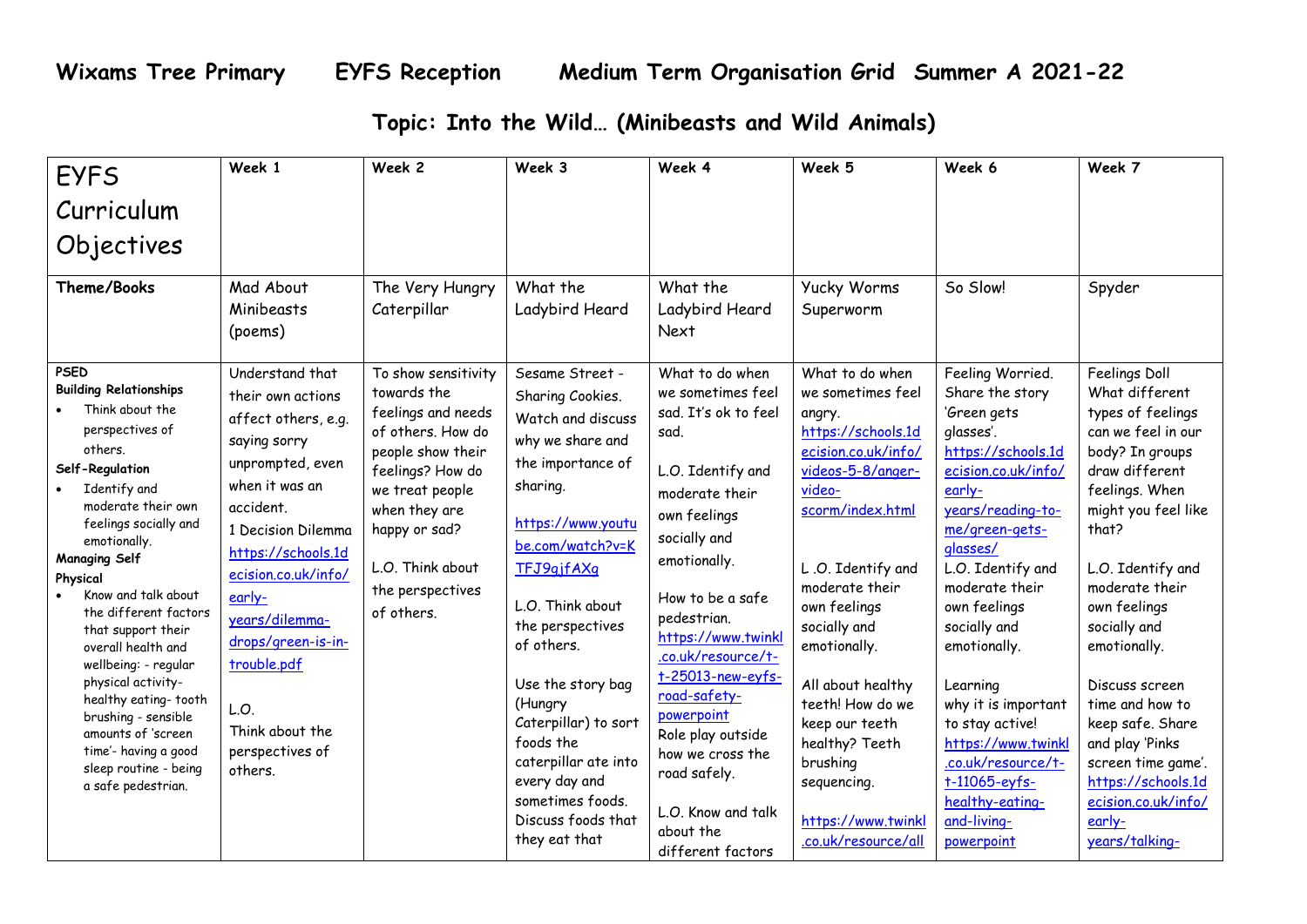|                                                                                                                                                                                                                                                                                                                                                                                                      |                                                                                                                                                                                                |                                                                                                                                                                                                                                                                                              | would fit into each<br>group.<br>L.O. To know and<br>talk about the<br>different factors<br>that support our<br>overall health and<br>wellbeing.                                                                                                                                               | that support their<br>overall health and<br>wellbeing, how to<br>be a safe<br>pedestrian.                                                                                                                                                                                                                          | -about-healthy-<br>teeth-powerpoint-<br>t-tp-2550379<br>https://schools.1d<br>ecision.co.uk/info/<br>videos-5-<br>8/brushing-teeth-<br>video-<br>scorm/index.html<br>L.O. Know and talk<br>about the<br>different factors<br>that support their<br>overall health and<br>wellbeing: Keeping<br>our teeth clean. | L.O. Know and talk<br>about the<br>different factors<br>that support their<br>overall health and<br>wellbeing: Staying<br>Active.                                                                                   | cards/pinks-<br>screen-time-<br>talking-game.pdf<br>L.O. Know and talk<br>about the<br>different factors<br>that support their<br>overall health and<br>wellbeing: Sensible<br>amounts of screen<br>time.                                                                                    |
|------------------------------------------------------------------------------------------------------------------------------------------------------------------------------------------------------------------------------------------------------------------------------------------------------------------------------------------------------------------------------------------------------|------------------------------------------------------------------------------------------------------------------------------------------------------------------------------------------------|----------------------------------------------------------------------------------------------------------------------------------------------------------------------------------------------------------------------------------------------------------------------------------------------|------------------------------------------------------------------------------------------------------------------------------------------------------------------------------------------------------------------------------------------------------------------------------------------------|--------------------------------------------------------------------------------------------------------------------------------------------------------------------------------------------------------------------------------------------------------------------------------------------------------------------|-----------------------------------------------------------------------------------------------------------------------------------------------------------------------------------------------------------------------------------------------------------------------------------------------------------------|---------------------------------------------------------------------------------------------------------------------------------------------------------------------------------------------------------------------|----------------------------------------------------------------------------------------------------------------------------------------------------------------------------------------------------------------------------------------------------------------------------------------------|
| COMMUNICATION AND<br><b>LANGUAGE</b><br>Listening, Attention,<br>Understanding<br>Speaking<br>Articulate their ideas<br>and thoughts in well-<br>formed sentences.<br>Engage in non-fiction<br>$\bullet$<br>books.<br>Listen to and talk<br>about selected non-<br>fiction to develop a<br>deep familiarity with<br>new knowledge and<br>vocabulary.<br>Use new vocabulary in<br>different contexts. | Read and discuss<br>poems about<br>minibeast. Circle<br>time - What is<br>your favourite<br>minibeast and why?<br>L.O. Articulate<br>their ideas and<br>thoughts in well-<br>formed sentences. | Create a class<br>minibeast mind<br>map. What do they<br>already know about<br>minibeasts?<br>What would they<br>like to learn about<br>minibeasts?<br>L.O. Listen to and<br>talk about selected<br>non-fiction to<br>develop a deep<br>familiarity with<br>new knowledge and<br>vocabulary. | Circle Time -<br>Watch 'Minibeast<br>adventure with<br>Jess - Ladybird'.<br>In the class circle,<br>children to share<br>one fact about<br>ladybirds.<br>L.O. Articulate<br>their ideas and<br>thoughts in well-<br>formed sentences.<br>To use new<br>vocabulary in<br>different<br>contexts. | To create own<br>minibeast story<br>using the same<br>structure as 'What<br>the ladybird<br>heard'. Using<br>minibeast figures<br>and small world<br>farm. What<br>happens at the<br>beginning, middle<br>and end of the<br>story?<br>L.O. Articulate<br>their ideas and<br>thoughts in well-<br>formed sentences. | Observe the class<br>caterpillars. What<br>do they notice?<br>Can they describe<br>them? How have<br>they changed?<br>L.O. Articulate<br>their ideas and<br>thoughts in well-<br>formed sentences.                                                                                                              | In guided groups,<br>go on a minibeast<br>hunt outside with<br>an adult. What<br>minibeasts can you<br>find? Take<br>pictures and<br>record pupil voice.<br>L.O. Use new<br>vocabulary in<br>different<br>contexts. | What have you<br>learnt about<br>minibeasts? Create<br>a class mind map of<br>all the facts we<br>now know. What<br>have we enjoyed<br>about the topic?<br>L.O. Use new<br>vocabulary in<br>different<br>contexts.<br>Articulate their<br>ideas and thoughts<br>in well-formed<br>sentences. |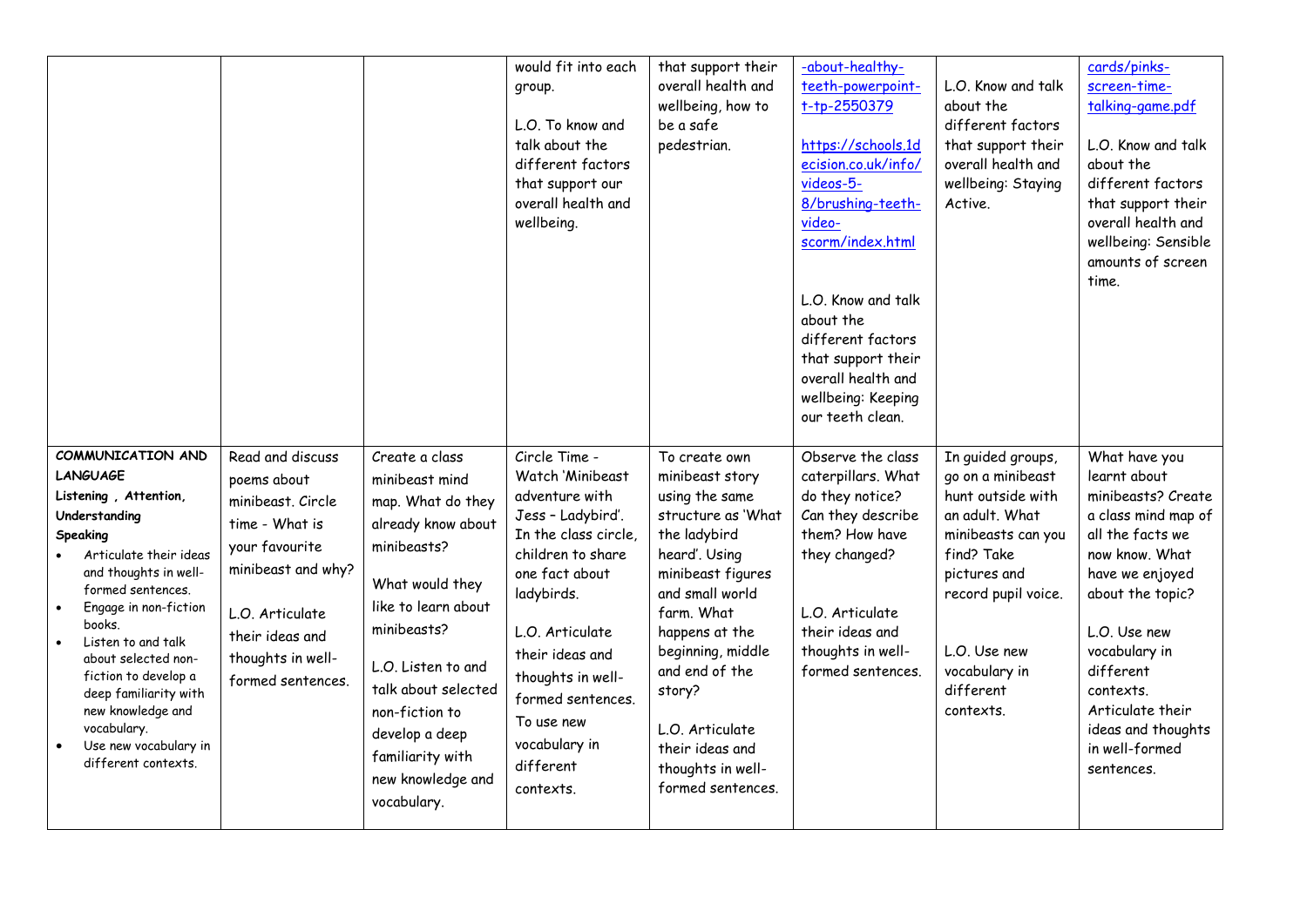|                        | PHYSICAL                                                                                                                                                                                                                                                                                                                                                          | Premier Sports -                                                                                                                                                                                                                                                                                                                                                                       | Premier Sports -                                                                                                                                                                                                                                                                                                                                                           | Premier Sports -                                                                                                                                                                                                                                                                                                                                            | Premier Sports -                                                                                                                                                                                                                                                                                                                                                                                   | Premier Sports -                                                                                                                                                                                                                                                                                                                                                            | Premier Sports -                                                                                                                                                                                                                                                                                                                                                                                     | Premier Sports -                                                                                                                                                                                                                                                                                                                                               |
|------------------------|-------------------------------------------------------------------------------------------------------------------------------------------------------------------------------------------------------------------------------------------------------------------------------------------------------------------------------------------------------------------|----------------------------------------------------------------------------------------------------------------------------------------------------------------------------------------------------------------------------------------------------------------------------------------------------------------------------------------------------------------------------------------|----------------------------------------------------------------------------------------------------------------------------------------------------------------------------------------------------------------------------------------------------------------------------------------------------------------------------------------------------------------------------|-------------------------------------------------------------------------------------------------------------------------------------------------------------------------------------------------------------------------------------------------------------------------------------------------------------------------------------------------------------|----------------------------------------------------------------------------------------------------------------------------------------------------------------------------------------------------------------------------------------------------------------------------------------------------------------------------------------------------------------------------------------------------|-----------------------------------------------------------------------------------------------------------------------------------------------------------------------------------------------------------------------------------------------------------------------------------------------------------------------------------------------------------------------------|------------------------------------------------------------------------------------------------------------------------------------------------------------------------------------------------------------------------------------------------------------------------------------------------------------------------------------------------------------------------------------------------------|----------------------------------------------------------------------------------------------------------------------------------------------------------------------------------------------------------------------------------------------------------------------------------------------------------------------------------------------------------------|
|                        |                                                                                                                                                                                                                                                                                                                                                                   |                                                                                                                                                                                                                                                                                                                                                                                        |                                                                                                                                                                                                                                                                                                                                                                            |                                                                                                                                                                                                                                                                                                                                                             |                                                                                                                                                                                                                                                                                                                                                                                                    |                                                                                                                                                                                                                                                                                                                                                                             |                                                                                                                                                                                                                                                                                                                                                                                                      |                                                                                                                                                                                                                                                                                                                                                                |
|                        | <b>Gross Motor Skills</b>                                                                                                                                                                                                                                                                                                                                         |                                                                                                                                                                                                                                                                                                                                                                                        |                                                                                                                                                                                                                                                                                                                                                                            |                                                                                                                                                                                                                                                                                                                                                             |                                                                                                                                                                                                                                                                                                                                                                                                    |                                                                                                                                                                                                                                                                                                                                                                             |                                                                                                                                                                                                                                                                                                                                                                                                      |                                                                                                                                                                                                                                                                                                                                                                |
| $\bullet$<br>$\bullet$ | <b>DEVELOPMENT</b><br>Develop overall body-<br>strength, balance, co-<br>ordination and agility.<br>Further develop and<br>refine a range of ball<br>skills including:<br>throwing, catching,<br>kicking, passing,<br>batting, and aiming.<br>Develop confidence,<br>competence, precision<br>and accuracy when<br>engaging in activities<br>that involve a ball. | Multi-skills<br>L.O. Further<br>develop and refine<br>a range of ball<br>skills including:<br>throwing, catching,<br>kicking, passing,<br>batting, and aiming.<br><b>BBC</b> Dance<br>1. Wake up $-$ it's<br>Spring.<br>https://www.bbc.c<br>o.uk/teach/school-<br>radio/ks1-dance-<br>lets-move-<br>opposites/zkrt6v4<br>L.O. I can combine<br>different<br>movements to<br>represent | Multi-skills<br>L.O. Further<br>develop and refine<br>a range of ball<br>skills including:<br>throwing, catching,<br>kicking, passing,<br>batting, and aiming.<br><b>BBC</b> Dance<br>2. Spring<br>Celebrations.<br>https://www.bbc.c<br>o.uk/teach/school-<br>radio/ks1-dance-<br>lets-move-<br>opposites/zhx4cqt<br>L.O.<br>. I can combine<br>different<br>movements to | Multi-skills<br>L.O. Further<br>develop and refine<br>a range of ball<br>skills including:<br>throwing, catching,<br>kicking, passing,<br>batting, and aiming.<br>Cosmo Kids Yoga -<br>The Very Hungry<br>Caterpillar.<br>https://www.youtu<br>be.com/watch?v=x<br>hWDiQRrC1Y<br>L.O. I can combine<br>different<br>movements to<br>represent<br>opposites. | Multi-skills<br>L.O. Further<br>develop and refine<br>a range of ball<br>skills including:<br>throwing, catching,<br>kicking, passing,<br>batting, and aiming.<br><b>BBC</b> Dance<br>Bees do the waggle<br>dance.<br>https://www.bbc.c<br>o.uk/teach/school-<br>radio/ks1-dance-<br>lets-move-<br>minibeasts/z7h8y9<br>$\overline{\mathbf{q}}$<br>L.O. I can combine<br>different<br>movements to | Multi-skills<br>L.O. Further<br>develop and refine<br>a range of ball<br>skills including:<br>throwing, catching,<br>kicking, passing,<br>batting, and aiming.<br><b>BBC</b> Dance<br>Digging for Worms<br>dance.<br>https://www.bbc.c<br>o.uk/teach/school-<br>radio/ks1-dance-<br>lets-move-<br>minibeasts/zmnw3<br>82<br>L.O. I can combine<br>different<br>movements to | Multi-skills<br>L.O. Further<br>develop and refine<br>a range of ball<br>skills including:<br>throwing, catching,<br>kicking, passing,<br>batting, and aiming.<br><b>BBC</b> Dance<br>A dragonfly hovers<br>in the garden<br>dance.<br>https://www.bbc.c<br>o.uk/teach/school-<br>radio/ks1-dance-<br>lets-move-<br>minibeasts/zmfggw<br>$\underline{\mathsf{x}}$<br>L.O. I can combine<br>different | Multi-skills<br>L.O. Further<br>develop and refine<br>a range of ball<br>skills including:<br>throwing, catching,<br>kicking, passing,<br>batting, and aiming.<br>Cosmo Kids Yoga -<br>Stella the Stick<br>Insect.<br>https://www.youtu<br>be.com/watch?v=w<br><b>BdMZMEKq-s</b><br>L.O. I can combine<br>different<br>movements to<br>represent<br>opposites. |
|                        |                                                                                                                                                                                                                                                                                                                                                                   | opposites.                                                                                                                                                                                                                                                                                                                                                                             | represent<br>opposites.                                                                                                                                                                                                                                                                                                                                                    |                                                                                                                                                                                                                                                                                                                                                             | represent<br>opposites.                                                                                                                                                                                                                                                                                                                                                                            | represent<br>opposites.                                                                                                                                                                                                                                                                                                                                                     | movements to<br>represent<br>opposites.                                                                                                                                                                                                                                                                                                                                                              |                                                                                                                                                                                                                                                                                                                                                                |
|                        | PHYSICAL                                                                                                                                                                                                                                                                                                                                                          | FMS/Tools                                                                                                                                                                                                                                                                                                                                                                              | FMS/Tools                                                                                                                                                                                                                                                                                                                                                                  | FMS/Tools                                                                                                                                                                                                                                                                                                                                                   | FMS/Tools                                                                                                                                                                                                                                                                                                                                                                                          | FMS/Tools                                                                                                                                                                                                                                                                                                                                                                   | FMS/Tools                                                                                                                                                                                                                                                                                                                                                                                            | FMS/Tools                                                                                                                                                                                                                                                                                                                                                      |
|                        | <b>DEVELOPMENT</b>                                                                                                                                                                                                                                                                                                                                                | Moulding plasticine                                                                                                                                                                                                                                                                                                                                                                    |                                                                                                                                                                                                                                                                                                                                                                            |                                                                                                                                                                                                                                                                                                                                                             |                                                                                                                                                                                                                                                                                                                                                                                                    |                                                                                                                                                                                                                                                                                                                                                                             |                                                                                                                                                                                                                                                                                                                                                                                                      |                                                                                                                                                                                                                                                                                                                                                                |
|                        | <b>Fine Motor Skills</b>                                                                                                                                                                                                                                                                                                                                          | to make different                                                                                                                                                                                                                                                                                                                                                                      | Green playdough -                                                                                                                                                                                                                                                                                                                                                          | Containers,                                                                                                                                                                                                                                                                                                                                                 | String, scissors                                                                                                                                                                                                                                                                                                                                                                                   | Rolling different                                                                                                                                                                                                                                                                                                                                                           | Following different                                                                                                                                                                                                                                                                                                                                                                                  | Threading spider                                                                                                                                                                                                                                                                                                                                               |
|                        | Develop their small                                                                                                                                                                                                                                                                                                                                               | minibeasts.                                                                                                                                                                                                                                                                                                                                                                            | caterpillars.                                                                                                                                                                                                                                                                                                                                                              | minibeasts and                                                                                                                                                                                                                                                                                                                                              | and threading                                                                                                                                                                                                                                                                                                                                                                                      | sized worms using                                                                                                                                                                                                                                                                                                                                                           | shaped patterns on                                                                                                                                                                                                                                                                                                                                                                                   | webs using wool                                                                                                                                                                                                                                                                                                                                                |
|                        | motor skills so that                                                                                                                                                                                                                                                                                                                                              |                                                                                                                                                                                                                                                                                                                                                                                        | Rolling balls for                                                                                                                                                                                                                                                                                                                                                          | tweezers.                                                                                                                                                                                                                                                                                                                                                   | items.                                                                                                                                                                                                                                                                                                                                                                                             | playdough.                                                                                                                                                                                                                                                                                                                                                                  | snail shells using                                                                                                                                                                                                                                                                                                                                                                                   | and paper plates.                                                                                                                                                                                                                                                                                                                                              |
|                        | they can use a range<br>of tools competently,                                                                                                                                                                                                                                                                                                                     | L.O. Develop their                                                                                                                                                                                                                                                                                                                                                                     | caterpillars. Using                                                                                                                                                                                                                                                                                                                                                        |                                                                                                                                                                                                                                                                                                                                                             |                                                                                                                                                                                                                                                                                                                                                                                                    |                                                                                                                                                                                                                                                                                                                                                                             | buttons and other                                                                                                                                                                                                                                                                                                                                                                                    |                                                                                                                                                                                                                                                                                                                                                                |
|                        | safely and                                                                                                                                                                                                                                                                                                                                                        | small motor skills                                                                                                                                                                                                                                                                                                                                                                     | matchsticks for                                                                                                                                                                                                                                                                                                                                                            | L.O. Develop their                                                                                                                                                                                                                                                                                                                                          | L.O. Develop their                                                                                                                                                                                                                                                                                                                                                                                 | L.O Develop their                                                                                                                                                                                                                                                                                                                                                           | small parts to                                                                                                                                                                                                                                                                                                                                                                                       | L.O. Develop their                                                                                                                                                                                                                                                                                                                                             |
|                        | confidently.                                                                                                                                                                                                                                                                                                                                                      | so that they can                                                                                                                                                                                                                                                                                                                                                                       | the legs, joining                                                                                                                                                                                                                                                                                                                                                          | small motor skills                                                                                                                                                                                                                                                                                                                                          | small motor skills                                                                                                                                                                                                                                                                                                                                                                                 | small motor skills                                                                                                                                                                                                                                                                                                                                                          | develop pincer                                                                                                                                                                                                                                                                                                                                                                                       | small motor skills                                                                                                                                                                                                                                                                                                                                             |
|                        | Suggested tools:                                                                                                                                                                                                                                                                                                                                                  | use a range of                                                                                                                                                                                                                                                                                                                                                                         | the body, etc.                                                                                                                                                                                                                                                                                                                                                             | so that they can                                                                                                                                                                                                                                                                                                                                            | so that they can                                                                                                                                                                                                                                                                                                                                                                                   | so that they can                                                                                                                                                                                                                                                                                                                                                            | action.                                                                                                                                                                                                                                                                                                                                                                                              | so that they can                                                                                                                                                                                                                                                                                                                                               |
|                        | pencils for drawing                                                                                                                                                                                                                                                                                                                                               | tools competently,                                                                                                                                                                                                                                                                                                                                                                     |                                                                                                                                                                                                                                                                                                                                                                            | use a range of                                                                                                                                                                                                                                                                                                                                              | use a range of                                                                                                                                                                                                                                                                                                                                                                                     | use a range of                                                                                                                                                                                                                                                                                                                                                              |                                                                                                                                                                                                                                                                                                                                                                                                      | use a range of                                                                                                                                                                                                                                                                                                                                                 |
|                        | and writing,                                                                                                                                                                                                                                                                                                                                                      | safely and                                                                                                                                                                                                                                                                                                                                                                             | L.O. Develop their                                                                                                                                                                                                                                                                                                                                                         | tools competently,                                                                                                                                                                                                                                                                                                                                          | tools competently,                                                                                                                                                                                                                                                                                                                                                                                 | tools competently,                                                                                                                                                                                                                                                                                                                                                          | L.O. Develop their                                                                                                                                                                                                                                                                                                                                                                                   | tools competently,                                                                                                                                                                                                                                                                                                                                             |
|                        | paintbrushes,<br>scissors, knives, forks                                                                                                                                                                                                                                                                                                                          | confidently.                                                                                                                                                                                                                                                                                                                                                                           | small motor skills                                                                                                                                                                                                                                                                                                                                                         | safely and                                                                                                                                                                                                                                                                                                                                                  | safely and                                                                                                                                                                                                                                                                                                                                                                                         | safely and                                                                                                                                                                                                                                                                                                                                                                  | small motor skills                                                                                                                                                                                                                                                                                                                                                                                   | safely and                                                                                                                                                                                                                                                                                                                                                     |
|                        | and spoons.                                                                                                                                                                                                                                                                                                                                                       |                                                                                                                                                                                                                                                                                                                                                                                        |                                                                                                                                                                                                                                                                                                                                                                            |                                                                                                                                                                                                                                                                                                                                                             |                                                                                                                                                                                                                                                                                                                                                                                                    |                                                                                                                                                                                                                                                                                                                                                                             |                                                                                                                                                                                                                                                                                                                                                                                                      |                                                                                                                                                                                                                                                                                                                                                                |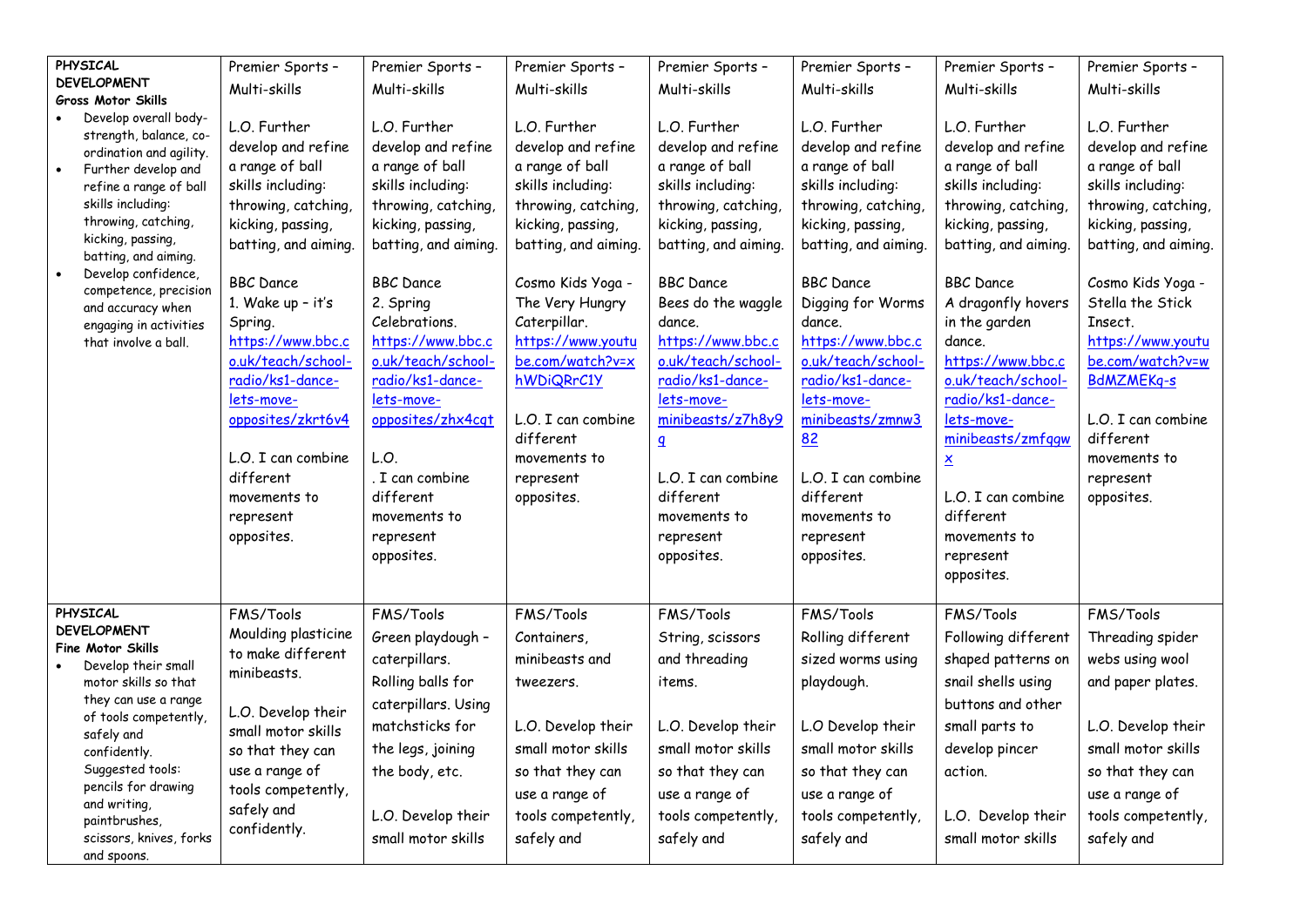| Develop the                            | Trace and form                     | so that they can      | confidently.                 | confidently.               | confidently.                  | so that they can             | confidently.       |
|----------------------------------------|------------------------------------|-----------------------|------------------------------|----------------------------|-------------------------------|------------------------------|--------------------|
| foundations of a<br>handwriting style  | digraphs: ai and ng.               | use a range of        | 2D cutting shapes            |                            |                               | use a range of               |                    |
| which is fast,                         |                                    | tools competently,    | to create a                  | Trace and form ur.         | Trace and form air            | tools competently,           | Practice tricky    |
| accurate and                           | L.O.<br>Develop the                | safely and            | ladybird.                    | er and ow.                 | and oi.                       | safely and                   | letters.           |
| efficient.                             | foundations of a                   | confidently.          |                              |                            |                               | confidently.                 |                    |
|                                        | handwriting style                  |                       | L.O. Develop their           | L.O. Develop the           | L.O. Develop the              |                              | L.O. Develop the   |
|                                        | which is fast,                     | Trace and form oa,    | small motor skills           | foundations of a           | foundations of a              | Trace and form               | foundations of a   |
|                                        | accurate and                       | ee and igh.           | so that they can             | handwriting style          | handwriting style             | ear and ure.                 | handwriting style  |
|                                        | efficient.                         |                       | use a range of               | which is fast,             | which is fast,                |                              | which is fast,     |
|                                        |                                    | L.O. Develop the      | tools competently,           | accurate and               | accurate and                  | L.O. Develop the             | accurate and       |
|                                        |                                    | foundations of a      | safely and                   | efficient.                 | efficient.                    | foundations of a             | efficient.         |
|                                        |                                    | handwriting style     | confidently.                 |                            |                               | handwriting style            |                    |
|                                        |                                    | which is fast,        |                              |                            |                               | which is fast,               |                    |
|                                        |                                    | accurate and          | Trace and form oo            |                            |                               | accurate and                 |                    |
|                                        |                                    | efficient.            | and ar.                      |                            |                               | efficient.                   |                    |
|                                        |                                    |                       |                              |                            |                               |                              |                    |
|                                        |                                    |                       | L.O. Develop the             |                            |                               |                              |                    |
|                                        |                                    |                       | foundations of a             |                            |                               |                              |                    |
|                                        |                                    |                       | handwriting style            |                            |                               |                              |                    |
|                                        |                                    |                       | which is fast.               |                            |                               |                              |                    |
|                                        |                                    |                       | accurate and                 |                            |                               |                              |                    |
|                                        |                                    |                       | efficient.                   |                            |                               |                              |                    |
| <b>LITERACY</b><br>Word Reading        | Phonics:                           | Phonics:              | Phonics:                     | Phonics:                   | Phonics:                      | Phonics:                     | Phonics:           |
| Read simple phrases                    | Review ch, sh,<br>th/th and ng, ai | ee (ea), igh, oa (ow) | 00, 00 (ue), ar              | ur, er, ow (ou)            | air, oi (oy)                  | ear, ure                     | Recap phase 3.     |
| and sentences made                     | $(\alpha y)$                       | L.O. To know          | L.O. To know                 | L.O. To know               | L.O. To know                  | L.O. To know                 | L.O. To know       |
| up of words with<br>known letter-sound |                                    | groups of letters     | groups of letters            | groups of letters          | groups of letters             | groups of letters            | groups of letters  |
| correspondences and,                   | L.O. To know                       | make digraphs and     | make digraphs and            | make digraphs and          | make digraphs and             | make digraphs and            | make digraphs and  |
| where necessary, a                     | groups of letters                  | tri-graphs.           | tri-graphs.                  | tri-graphs.                | tri-graphs.                   | tri-graphs.                  | tri-graphs.        |
| few exception words.                   | make digraphs and                  |                       |                              |                            |                               |                              |                    |
|                                        | tri-graphs.                        | Word Reading:         | Word Reading:<br>some & come | Word Reading:<br>one & out | Word Reading:<br>were & there | Word Reading:<br>what & when | Word Reading:      |
|                                        | Word Reading:                      | like, said, have      |                              |                            |                               |                              | out                |
|                                        | so, do, little                     | Blend words with      | Blend words with             | Blend words with           | Blend words with              | Blend words with             | Blend words with   |
|                                        |                                    | ee (ea), igh, oa (ow) | 00, <i>00 (ue)</i> , ar      | ur, er, ow (ou)            | air, oi (oy)                  | ear and ure.                 | phase 3.           |
|                                        | Blend words with                   |                       |                              |                            |                               |                              |                    |
|                                        | ch, sh, th/th and                  | L.O. To read words    | L.O. To read words           | L.O. To read words         | L.O. To read words            | L.O. To read words           | L.O. To read words |
|                                        | ng, ai (ay)                        | and simple phrases    | and simple phrases           | and simple phrases         | and simple phrases            | and simple phrases           | and simple phrases |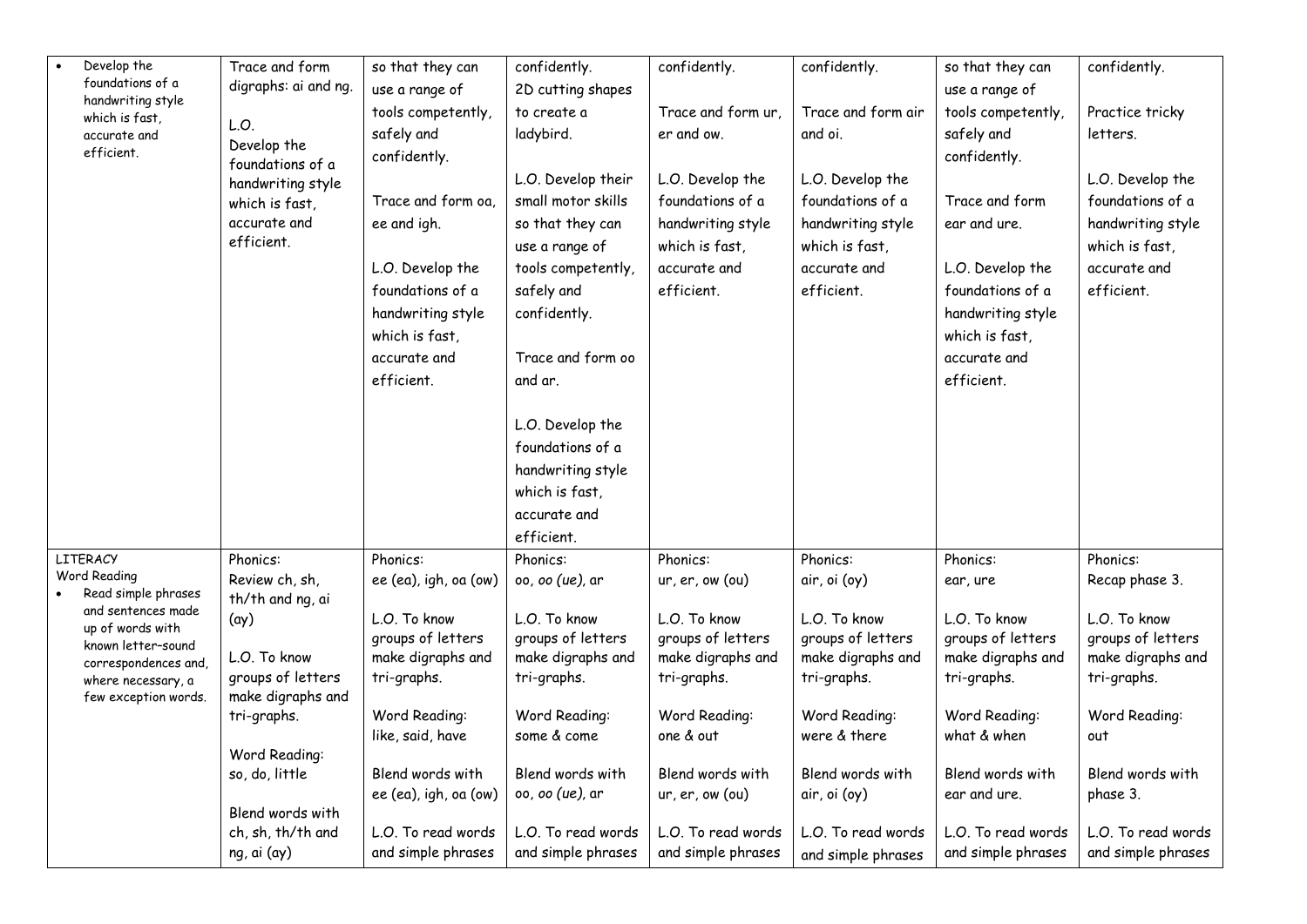|                                                                                                                                                                                                                                                                                    | L.O. To read words<br>and simple phrases<br>and sentences.                                                                                                                                                                                                                                 | and sentences.                                                                                                                                                                                                                                   | and sentences.                                                                                                                                                                                                                                                                                           | and sentences.                                                                                                                                                                                                                                                                             | and sentences.                                                                                                                                                                                                                                                                  | and sentences.                                                                                                                                                                                                                                          | and sentences.                                                                                                                                                                                                                                                           |
|------------------------------------------------------------------------------------------------------------------------------------------------------------------------------------------------------------------------------------------------------------------------------------|--------------------------------------------------------------------------------------------------------------------------------------------------------------------------------------------------------------------------------------------------------------------------------------------|--------------------------------------------------------------------------------------------------------------------------------------------------------------------------------------------------------------------------------------------------|----------------------------------------------------------------------------------------------------------------------------------------------------------------------------------------------------------------------------------------------------------------------------------------------------------|--------------------------------------------------------------------------------------------------------------------------------------------------------------------------------------------------------------------------------------------------------------------------------------------|---------------------------------------------------------------------------------------------------------------------------------------------------------------------------------------------------------------------------------------------------------------------------------|---------------------------------------------------------------------------------------------------------------------------------------------------------------------------------------------------------------------------------------------------------|--------------------------------------------------------------------------------------------------------------------------------------------------------------------------------------------------------------------------------------------------------------------------|
| <b>LITERCY</b><br>Comprehension<br>Re-read what they<br>have written to check<br>it makes sense.<br>Re-read these books<br>to build up their<br>confidence in word<br>reading, their fluency<br>and their<br>understanding and<br>enjoyment.                                       | Story Time:<br>Minibeast Poems<br>L.O. To rehearse a<br>poem and recite<br>from memory.<br>Guided Reading:<br>L.O. To apply<br>phonics when<br>blending unknown<br>words. To track<br>text with index<br>finger.<br>Independent<br>Reading:<br>Phase 2, 3 and 4<br>words and<br>sentences. | Story Time:<br>The Very Hungry<br>Caterpillar<br>L.O. To retell the<br>story using own<br>words.<br>Guided Reading:<br>L.O. To recognise<br>key words when<br>reading.<br>Independent<br>Reading:<br>Phase 2, 3 and 4<br>words and<br>sentences. | Story Time:<br>What the ladybird<br>heard.<br>L.O. To retell the<br>story using own<br>words.<br>Guided Reading:<br>L.O. To know that<br>text is tracked<br>carefully index<br>finfer from left to<br>right, top to<br>bottom.<br>Independent<br>Reading:<br>Phase 2, 3 and 4<br>words and<br>sentences. | Story Time:<br>What the ladybird<br>heard next.<br>L.O.To recall the<br>main events in the<br>story.<br>Guided Reading:<br>L.O. To know that<br>text is tracked<br>carefully left to<br>right, top to<br>bottom.<br>Independent<br>Reading:<br>Phase 2, 3 and 4<br>words and<br>sentences. | Story Time:<br>Yucky worms!<br>L.O. To recite<br>some facts from<br>the book about<br>worms.<br>Guided Reading:<br>L.O. To apply<br>phonic skills<br>indedendently if a<br>word is not<br>recognised.<br>Independent<br>Reading:<br>Phase 2, 3 and 4<br>words and<br>sentences. | Story Time:<br>So Slow<br>L.O. To recall the<br>main events in the<br>story.<br>Guided Reading:<br>L.O. To re-read a<br>word or sentence<br>again to check it<br>makes sense.<br>Independent<br>Reading:<br>Phase 2, 3 and 4<br>words and<br>sentences. | Story Time:<br>Spyder<br>L.O. To use talk<br>partners to answer<br>questions based on<br>the story.<br>Guided Reading:<br>L.O. To re-read a<br>word or sentence<br>to check it makes<br>sense.<br>Independent<br>Reading:<br>Phase 2, 3 and 4<br>words and<br>sentences. |
| <b>LITERCY</b><br>Writing<br>Spell words by<br>identifying the<br>sounds and then<br>writing the sound<br>with letter/s.<br>Write short<br>sentences with words<br>with known letter-<br>sound<br>correspondences<br>using a capital letter<br>and full stop.<br>PD<br>Develop the | Guided Writing:<br>Talk, draw and<br>write about<br>minibeast using<br>pictures and small<br>world minibeasts.<br>Independent<br>Writing:<br>Write about<br>features of a<br>minibeast.<br>L.O. To rehearse<br>and write a                                                                 | Guided Writing:<br>To order and write<br>about the life-<br>cycle of a<br>butterfly.<br>Independent<br>Writing:<br>To watch a video<br>of the life cycle of<br>a caterpillar. To<br>write a fact or<br>facts about<br>caterpillars.              | Guided Writing:<br>Children to select<br>a sentence to edit<br>and correct on a<br>whiteboard using a<br>capital letter and<br>full stop.<br>Challenge: To<br>remember and<br>write the sentence<br>without copying or<br>to extend the<br>sentence with an                                              | Guided Writing:<br>Whole class guided<br>writing to write<br>two facts about a<br>ladybird.<br>L.O. To write two<br>short sentences<br>and to use the<br>writing prompts to<br>check for capital<br>letters and full<br>stops.<br>Independent                                              | Guided Writing:<br>To make a simple<br>fact poster about<br>earthworms.<br>L.O. To write<br>several short<br>sentences using<br>capital letters and<br>full stops.<br>Independent<br>Writing: To draw<br>and write about<br>the class                                           | Guided Writing:<br>To write simple<br>sentences to<br>describe the<br>minibeast hidden<br>beneath the leaf.<br>L.O. Assessed<br>writing.<br>Independent<br>Writing: To draw<br>and write about<br>snails.                                               | Guided Writing:<br>Write about what<br>you saw or found<br>on your minibeast<br>hunt.<br>L.O. To write<br>several short<br>sentences using<br>capital letters and<br>full stops.<br>Independent<br>Writing: To write                                                     |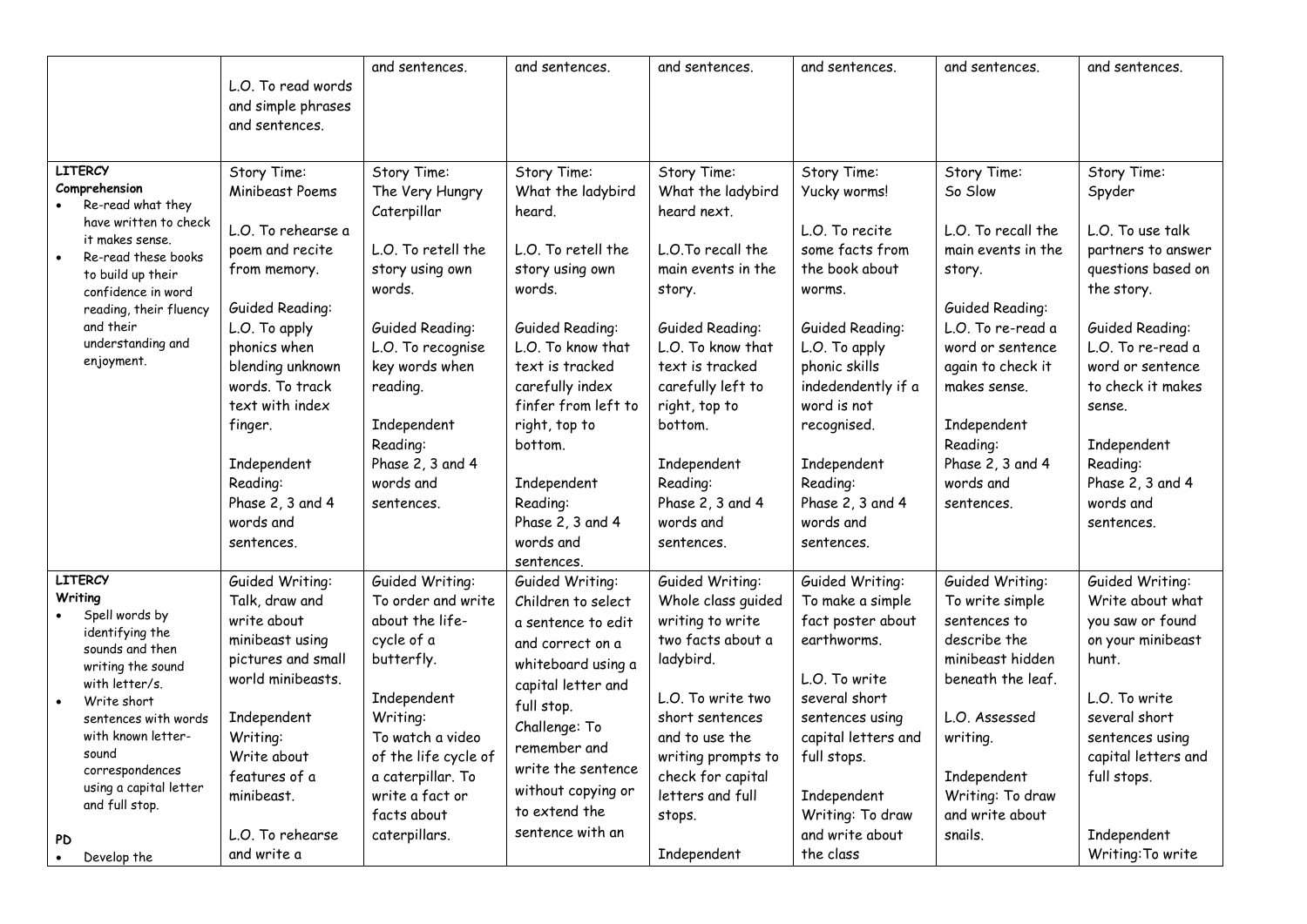| foundations of a<br>handwriting style<br>which is fast,<br>accurate and<br>efficient. | sentence, applying<br>phonics and<br>spelling key words.<br>Spelling:<br>Key Words, set 1 -<br>mum, dad, I, can, a<br>Phonic Words -<br>ch, sh, th/th and<br>ng and ai.<br>L.O. I can segment<br>and spell words<br>with digraphs. | L.O. To rehearse<br>and write a<br>sentence, applying<br>phonics and<br>spelling key words,<br>remembering word<br>spaces.<br>Spelling:<br>Key Words, set 2 -<br>the, and, to, my,<br>see.<br>Phonic Words -<br>ee, igh and oa.<br>L.O. I can segment<br>and spell words<br>with digraphs. | 'and'.<br>L.O To edit and<br>correct a sentence<br>with a capital<br>letter and full<br>stop.<br>Independent<br>Writing: To write a<br>fact about one of<br>the minibeasts<br><b>Teaching Talons</b><br>presented.<br>L.O. To rehearse<br>and write a<br>sentence, applying<br>phonics and<br>spelling key words,<br>remembering word<br>spaces.<br>Spelling:<br>Key Words, set 3 -<br>look, at, in, is, big.<br>Phonic Words -<br>00, 00 and ar.<br>L.O. I can segment<br>and spell words<br>with digraphs. | Writing: Edit the<br>sentences to<br>include a capital<br>letter and a full<br>stop.<br>L.O. To rehearse<br>and write a<br>sentence, applying<br>phonics and<br>spelling key words,<br>remembering word<br>spaces and a full<br>stop.<br>Spelling:<br>Key Words, set 4 -<br>dog, cat, no, go,<br>with.<br>Phonic Words -<br>ur, er and ow.<br>L.O. I can segment<br>and spell words<br>with digraphs. | caterpillars.<br>L.O. To rehearse<br>and write a<br>sentence, applying<br>phonics and<br>spelling key words,<br>remembering word<br>spaces and a full<br>stop.<br>Spelling:<br>Key Words, set 5 -<br>was, love, his, you,<br>Saw.<br>Phonic Words -<br>air and oi.<br>L.O. I can segment<br>and spell words<br>with digraphs. | L.O. To write<br>several short<br>sentences using<br>capital letters and<br>full stops.<br>Spelling:<br>Key Words, set 6 -<br>like, all, of, went,<br>they.<br>Phonic Words -<br>ear and ure.<br>L.O. I can segment<br>and spell words<br>with digraphs. | minibeast clues to<br>describe the<br>hidden minibeast.<br>L.O. To write<br>several short<br>sentences using<br>capital letters and<br>full stops.<br>Spelling:<br>Key Words, set 7 -<br>he, she, me, we, be.<br>Phonic Words -<br>Review all phase 3<br>sounds.<br>L.O. I can segment<br>and spell words<br>with digraphs. |
|---------------------------------------------------------------------------------------|------------------------------------------------------------------------------------------------------------------------------------------------------------------------------------------------------------------------------------|--------------------------------------------------------------------------------------------------------------------------------------------------------------------------------------------------------------------------------------------------------------------------------------------|--------------------------------------------------------------------------------------------------------------------------------------------------------------------------------------------------------------------------------------------------------------------------------------------------------------------------------------------------------------------------------------------------------------------------------------------------------------------------------------------------------------|-------------------------------------------------------------------------------------------------------------------------------------------------------------------------------------------------------------------------------------------------------------------------------------------------------------------------------------------------------------------------------------------------------|-------------------------------------------------------------------------------------------------------------------------------------------------------------------------------------------------------------------------------------------------------------------------------------------------------------------------------|----------------------------------------------------------------------------------------------------------------------------------------------------------------------------------------------------------------------------------------------------------|-----------------------------------------------------------------------------------------------------------------------------------------------------------------------------------------------------------------------------------------------------------------------------------------------------------------------------|
| <b>MATHEMATICS</b>                                                                    | Guided Learning:                                                                                                                                                                                                                   | Guided Learning:                                                                                                                                                                                                                                                                           | Guided Learning:                                                                                                                                                                                                                                                                                                                                                                                                                                                                                             | Guided Learning:                                                                                                                                                                                                                                                                                                                                                                                      | Guided Learning:                                                                                                                                                                                                                                                                                                              | Guided Learning:                                                                                                                                                                                                                                         | Guided Learning:                                                                                                                                                                                                                                                                                                            |
| Number                                                                                | <b>Building numbers</b>                                                                                                                                                                                                            | Counting patterns                                                                                                                                                                                                                                                                          | To explore the                                                                                                                                                                                                                                                                                                                                                                                                                                                                                               | Using small world                                                                                                                                                                                                                                                                                                                                                                                     | Minibeast                                                                                                                                                                                                                                                                                                                     | To recognise the                                                                                                                                                                                                                                         | Use ten frames                                                                                                                                                                                                                                                                                                              |
| Subitise.                                                                             | beyond 10.                                                                                                                                                                                                                         | beyond 10.                                                                                                                                                                                                                                                                                 | composition of                                                                                                                                                                                                                                                                                                                                                                                                                                                                                               | bugs, large paper                                                                                                                                                                                                                                                                                                                                                                                     | subtraction                                                                                                                                                                                                                                                                                                                   | numbers on a dice.                                                                                                                                                                                                                                       | and different                                                                                                                                                                                                                                                                                                               |
| Automatically recall                                                                  |                                                                                                                                                                                                                                    |                                                                                                                                                                                                                                                                                            |                                                                                                                                                                                                                                                                                                                                                                                                                                                                                                              | leaves, number                                                                                                                                                                                                                                                                                                                                                                                        | stories. Solve                                                                                                                                                                                                                                                                                                                | To move the                                                                                                                                                                                                                                              | coloured counters.                                                                                                                                                                                                                                                                                                          |
| number bonds for                                                                      | L.O. To recall                                                                                                                                                                                                                     | L.O. To compare                                                                                                                                                                                                                                                                            | numbers to 10,                                                                                                                                                                                                                                                                                                                                                                                                                                                                                               | cards 1-10 and                                                                                                                                                                                                                                                                                                                                                                                        | practical                                                                                                                                                                                                                                                                                                                     | correct number of                                                                                                                                                                                                                                        | How many                                                                                                                                                                                                                                                                                                                    |
| numbers 0-10.                                                                         |                                                                                                                                                                                                                                    |                                                                                                                                                                                                                                                                                            | using ladybirds and                                                                                                                                                                                                                                                                                                                                                                                                                                                                                          |                                                                                                                                                                                                                                                                                                                                                                                                       |                                                                                                                                                                                                                                                                                                                               |                                                                                                                                                                                                                                                          |                                                                                                                                                                                                                                                                                                                             |
| To explore the                                                                        | number bonds to                                                                                                                                                                                                                    | numbers.                                                                                                                                                                                                                                                                                   |                                                                                                                                                                                                                                                                                                                                                                                                                                                                                                              | number line to 20.                                                                                                                                                                                                                                                                                                                                                                                    | subtraction by                                                                                                                                                                                                                                                                                                                | spaces up or down                                                                                                                                                                                                                                        | different ways can                                                                                                                                                                                                                                                                                                          |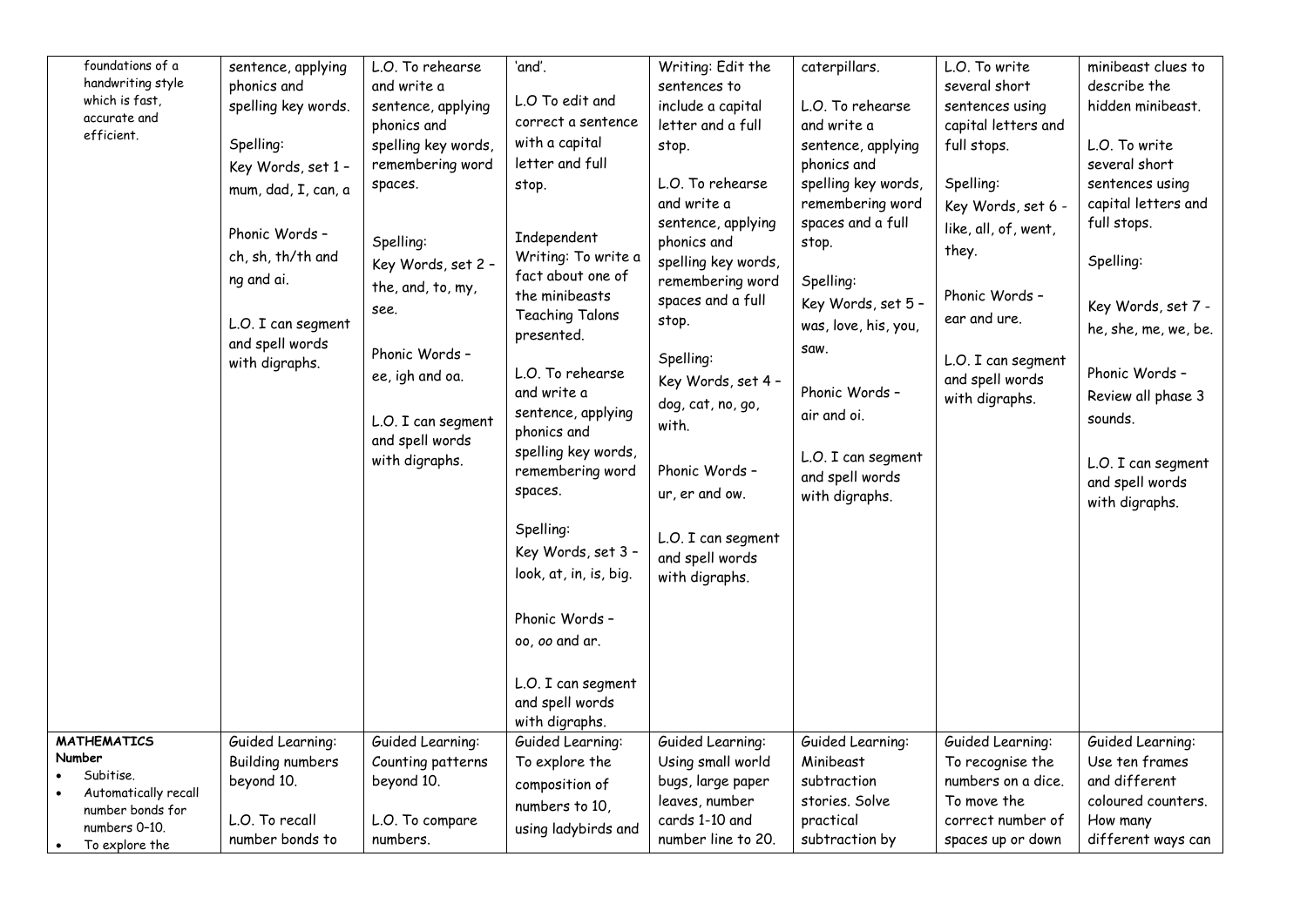| composition of<br>numbers to 10.                                                                                                                                     | 10.<br>Independent<br>Learning:<br>To compose<br>number towers<br>above 10 (11-20).<br>L.O. To recall<br>number bonds to<br>10. To compare and<br>compose numbers<br>above 10. | Independent<br>Learning:<br>Number sequencing<br>using caterpillar's<br>body and number<br>pebbles.<br>L.O. To count<br>beyond 10.       | counters.<br>L.O To explore the<br>composition of<br>numbers up to 10.<br>Independent<br>Learning: Ten<br>frames and<br>minibeasts. Can<br>they show and<br>represent<br>different numbers<br>to 10. Can they<br>think of different<br>ways?<br>L.O. To explore<br>the composition of<br>numbers up to 10. | Choose a number<br>card for the leaf<br>and collect the<br>correct number of<br>bugs. Count the<br>total number<br>altogether and<br>find answer on a<br>number line.<br>L.O. To solve<br>simple addition /<br>doubling problems<br>by adding objects<br>altogether and<br>counting on.<br>Independent<br>Learning:<br>Ladybird spots,<br>place counters on<br>the other half of<br>the ladybird to<br>make 10. Record<br>the number<br>sentence.<br>L.O. To recall<br>number bonds to<br>10. | taking away.<br>Encourage children<br>to physically take<br>the correct<br>number of worms<br>away and then<br>count or subitise<br>to see how many is<br>left.<br>L.O. To subitise.<br>To solve simple<br>subtraction<br>problems.<br>Independent<br>Learning:<br>Each child has 20<br>items using ten<br>frames. Taking<br>turns to roll a dice<br>and remove the<br>corresponding<br>number of items.<br>They must reach<br>exactly 0 to win<br>the game.<br>L.O. To subitise.<br>To explore<br>subtracting. | the number line.<br>Play Insey Winsey<br>Spider Game with<br>2 dice, 1-6 and a<br>cloud or sunshine<br>spinner.<br>L.O. To subitise<br>using with a dice,<br>recognising dice<br>patterns.<br>Independent<br>Learning:<br>Using cubes how<br>many ways can<br>they make 10?<br>Colour and record<br>the cube<br>combinations.<br>Challenge: Write<br>the number<br>sentence.<br>L.O. To explore<br>the composition of<br>numbers to 10. | you make 10?<br>Record the number<br>sentence.<br>L.O. To<br>automatically<br>recall number<br>bonds to 10.<br>Independent<br>Learning:<br>Fill in the missing<br>number sentence.<br>L.O. To explore<br>the composition of<br>numbers to 10.<br>To learn how to<br>play bug dominoes.<br>L.O. To subitise. |
|----------------------------------------------------------------------------------------------------------------------------------------------------------------------|--------------------------------------------------------------------------------------------------------------------------------------------------------------------------------|------------------------------------------------------------------------------------------------------------------------------------------|------------------------------------------------------------------------------------------------------------------------------------------------------------------------------------------------------------------------------------------------------------------------------------------------------------|-----------------------------------------------------------------------------------------------------------------------------------------------------------------------------------------------------------------------------------------------------------------------------------------------------------------------------------------------------------------------------------------------------------------------------------------------------------------------------------------------|-----------------------------------------------------------------------------------------------------------------------------------------------------------------------------------------------------------------------------------------------------------------------------------------------------------------------------------------------------------------------------------------------------------------------------------------------------------------------------------------------------------------|-----------------------------------------------------------------------------------------------------------------------------------------------------------------------------------------------------------------------------------------------------------------------------------------------------------------------------------------------------------------------------------------------------------------------------------------|-------------------------------------------------------------------------------------------------------------------------------------------------------------------------------------------------------------------------------------------------------------------------------------------------------------|
| <b>MATHEMATICS</b>                                                                                                                                                   | Guided Learning:                                                                                                                                                               | Guided Learning:                                                                                                                         | Guided Learning:                                                                                                                                                                                                                                                                                           | Guided Learning:                                                                                                                                                                                                                                                                                                                                                                                                                                                                              | Guided Learning:                                                                                                                                                                                                                                                                                                                                                                                                                                                                                                | Guided Learning:                                                                                                                                                                                                                                                                                                                                                                                                                        | Guided Learning:                                                                                                                                                                                                                                                                                            |
| <b>Numerical Patterns</b><br>Compose and<br>decompose shapes so<br>that children<br>recognise a shape can<br>have other shapes<br>within it, just as<br>numbers can. | How many shapes<br>can you spot in the<br>picture?<br>L.O. Compose and<br>decompose shapes                                                                                     | Using the EDX<br>shape templates,<br>find the shapes to<br>fit into the picture<br>thinking about<br>which shapes to<br>select and where | Children select a<br>measuring<br>'caterpillar' and<br>explore the<br>classroom to find<br>an object that is<br>shorter, longer and                                                                                                                                                                        | Weighing<br>Challenge.<br>Children to weigh<br>several items,<br>using the coloured<br>bears.<br>Record the number                                                                                                                                                                                                                                                                                                                                                                            | Using square card,<br>how many<br>different squares<br>and rectangles can<br>they build? Using<br>two identical right<br>angle triangles                                                                                                                                                                                                                                                                                                                                                                        | Explore which<br>container holds<br>more. Use<br>different sized<br>containers and fill<br>them with objects,<br>sand or water.                                                                                                                                                                                                                                                                                                         | Guided shape hunt.<br>How many<br>different shapes<br>can they find? How<br>do they know it is a<br>triangle, square,<br>rectangle? Can                                                                                                                                                                     |
| Compare length,<br>weight and height.                                                                                                                                | so that children<br>recognise a shape                                                                                                                                          | to place them in<br>relation to other                                                                                                    | the same length as<br>the caterpillar.                                                                                                                                                                                                                                                                     | of bears it took to<br>balance the scale.                                                                                                                                                                                                                                                                                                                                                                                                                                                     | which have been<br>made by cutting a                                                                                                                                                                                                                                                                                                                                                                                                                                                                            | Estimate how many<br>objects you think                                                                                                                                                                                                                                                                                                                                                                                                  | they find any<br>shapes within a                                                                                                                                                                                                                                                                            |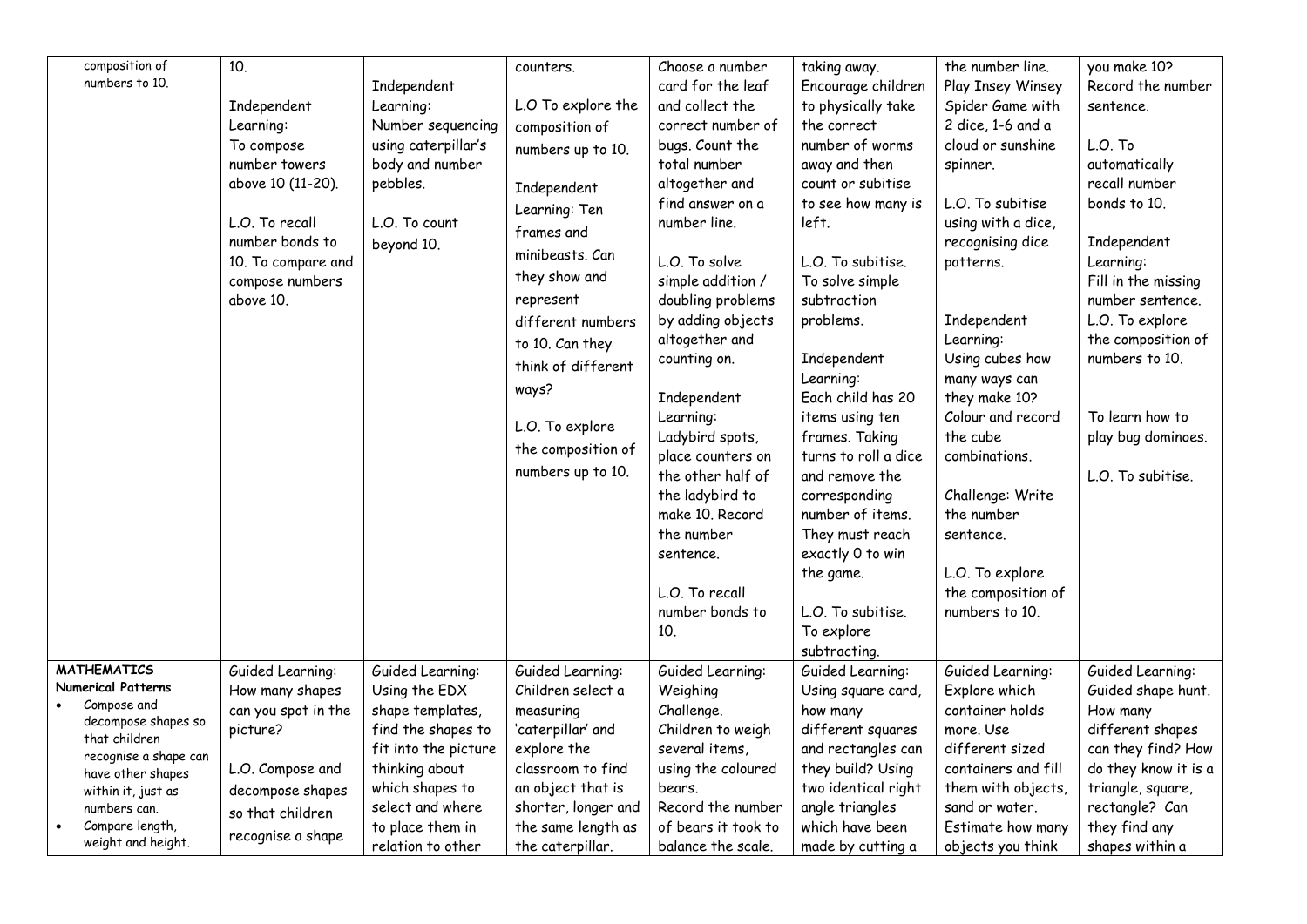|                                                                                                                                                                         | can have other<br>shapes within it,<br>just as numbers<br>can.<br>Independent<br>Learning:<br>To explore making<br>different shapes<br>and pictures with<br>2D shapes.<br>L.O. To review the<br>names of common<br>2D shapes. | shapes.<br>L.O. Compose and<br>decompose shapes.<br>Independent<br>Learning:<br>To fill a 2D shape<br>template with<br>other smaller 2D<br>shapes.<br>L.O. To compose a<br>2D shape using<br>other shapes. | Can they put them<br>in order? Repeat<br>with different<br>length caterpillars.<br>L.O. Compare<br>length.<br>Independent<br>Learning:<br>Have a set of<br>objects with<br>different length<br>sizes. Can they use<br>the cubes to<br>measure the<br>objects?<br>L.O. To compare<br>length. | L.O. To compare<br>weight.<br>Independent<br>Learning:<br>The ladybird wants<br>3 stepping-stones<br>for the garden in<br>order of weight.<br>Can you find 3<br>from the box and<br>put them in order.<br>L.O. To compare<br>weight.<br>To order 3 items in<br>order of weight. | rectangle in half<br>diagonally. How<br>many new shapes<br>can they make by<br>fitting the<br>triangles<br>together?<br>L.O. Compose and<br>decompose shapes<br>so that children<br>recognise a shape<br>can have other<br>shapes within it,<br>just as numbers<br>can.<br>Independent<br>Learning:<br>Cutting and<br>sticking minibeast<br>tangram pictures.<br>L.O. Compose and<br>decompose shapes<br>so that children<br>recognise a shape<br>can have other<br>shapes within it,<br>just as numbers<br>can. | are inside each<br>container or how<br>many cups of<br>sand/water it will<br>hold. Use<br>laminated ten<br>frames to record<br>the results. Which<br>container holds the<br>most / least /<br>same?<br>L.O. To compare<br>height and weight.<br>Independent<br>Learning:<br>To continue the<br>pattern around the<br>snails shell.<br>Challenge: To<br>create own<br>repeating pattern.<br>L.O To continue,<br>copy and recreate<br>a repeating<br>pattern. | shape?<br>L.O Compose and<br>decompose shapes<br>so that children<br>recognise a shape<br>can have other<br>shapes within it,<br>just as numbers<br>can.<br>Independent<br>Learning:<br>Measuring height<br>using the cubes.<br>Cut and stick<br>pictures in order<br>from the tallest to<br>shortest.<br>L.O. To compare<br>height. |
|-------------------------------------------------------------------------------------------------------------------------------------------------------------------------|-------------------------------------------------------------------------------------------------------------------------------------------------------------------------------------------------------------------------------|------------------------------------------------------------------------------------------------------------------------------------------------------------------------------------------------------------|---------------------------------------------------------------------------------------------------------------------------------------------------------------------------------------------------------------------------------------------------------------------------------------------|---------------------------------------------------------------------------------------------------------------------------------------------------------------------------------------------------------------------------------------------------------------------------------|------------------------------------------------------------------------------------------------------------------------------------------------------------------------------------------------------------------------------------------------------------------------------------------------------------------------------------------------------------------------------------------------------------------------------------------------------------------------------------------------------------------|-------------------------------------------------------------------------------------------------------------------------------------------------------------------------------------------------------------------------------------------------------------------------------------------------------------------------------------------------------------------------------------------------------------------------------------------------------------|--------------------------------------------------------------------------------------------------------------------------------------------------------------------------------------------------------------------------------------------------------------------------------------------------------------------------------------|
| <b>RE</b><br><b>UtW</b><br>People, Culture and<br>Communities<br>Recognise some<br>similarities and<br>differences between<br>life in this country<br>and life in other | Go Jetters - UK<br>Learn about the<br>UK and landmarks.<br>Compare with<br>other countries.<br>What is the same?<br>What is different?                                                                                        | Read 'Around the<br>World with Max<br>and Lemon'.<br>Discuss and<br>compare the places<br>they visit.<br>L.O. Recognise                                                                                    | Go Jetters -<br>Antarctica.<br>Discuss what it is<br>like in Antarctica<br>compared to UK.<br>L.O. Recognise<br>some similarities                                                                                                                                                           | Display pictures<br>around the<br>classroom of the<br>UK and different<br>countries. Discuss<br>the similarities and<br>differences.                                                                                                                                            | Transport around<br>the world. Look at<br>some pictures of<br>different<br>transport from<br>around the world.<br><b>Discuss</b><br>differences and                                                                                                                                                                                                                                                                                                                                                              | Clothing from<br>around the world.<br>Look at some<br>pictures or items<br>of different<br>clothing from<br>around the world.<br>Avoid stereotypes.                                                                                                                                                                                                                                                                                                         | Food from around<br>the world. Learn<br>about different<br>popular dishes<br>from around the<br>world. Avoid<br>stereotypes.<br>Children to have                                                                                                                                                                                     |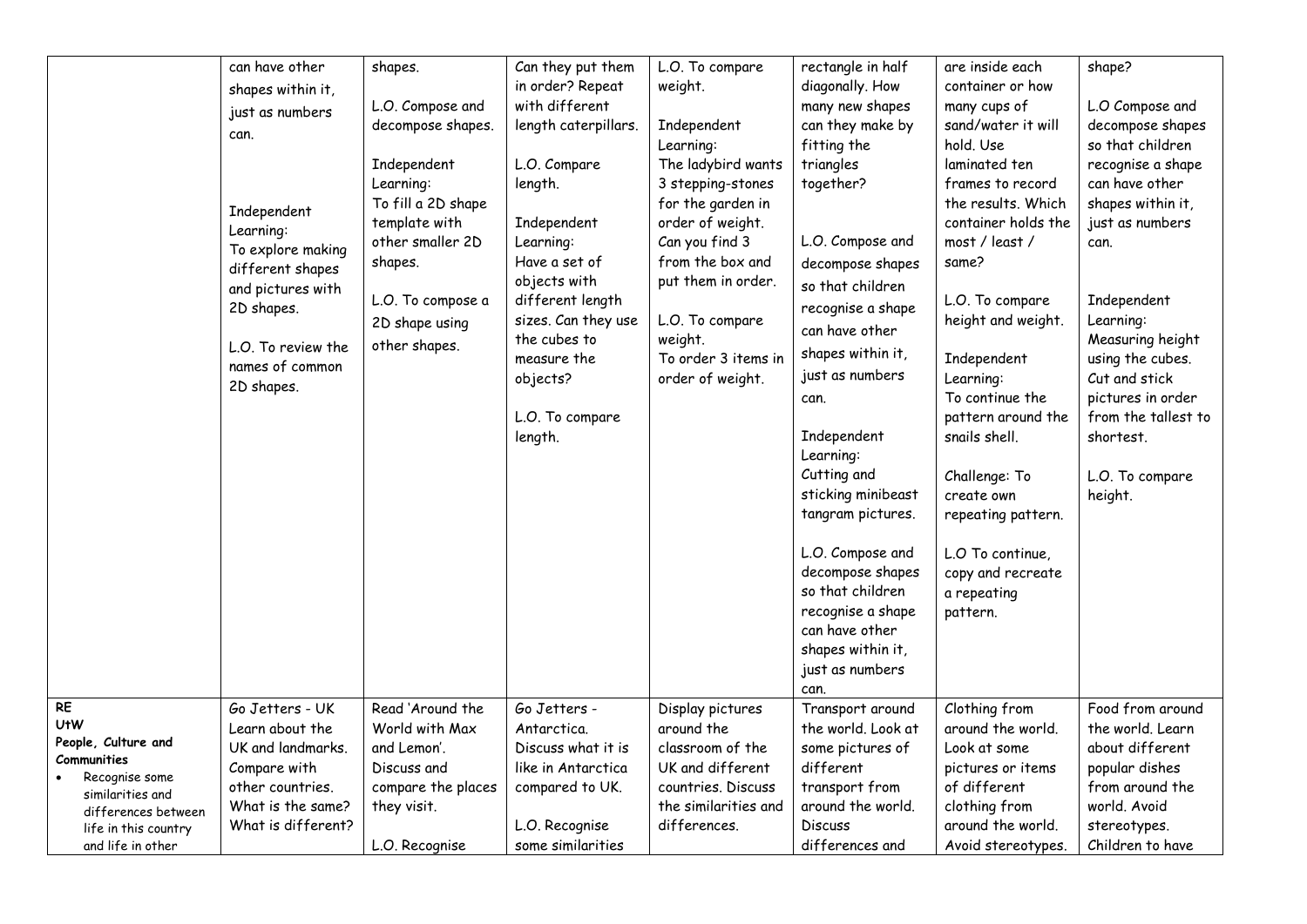| countries.                                                                                                                                                                                                                                                                                      | L.O. Recognise<br>some similarities<br>and differences<br>between life in<br>this country and<br>life in other<br>countries.                                  | some similarities<br>and differences<br>between life in<br>this country and<br>life in other<br>countries.                                            | and differences<br>between life in this<br>country and life in<br>other countries.                                                                                                   | L.O.<br>Recognise some<br>similarities and<br>differences<br>between life in<br>this country and<br>life in other<br>countries.<br>Learn about VE<br>day.<br>L.O Recognise that<br>people celebrate<br>special times in<br>different ways. | similarities.<br>L.O. Recognise<br>some similarities<br>and differences<br>between life in this<br>country and life in<br>other countries.                                                                                                                                                                                | <b>Discuss</b><br>differences and<br>similarities.<br>L.O.<br>Recognise some<br>similarities and<br>differences<br>between life in<br>this country and<br>life in other<br>countries. | the opportunity to<br>try world foods.<br>Invite parents to<br>send traditional<br>food from home.<br>L.O. Recognise<br>some similarities<br>and differences<br>between life in this<br>country and life in<br>other countries. |
|-------------------------------------------------------------------------------------------------------------------------------------------------------------------------------------------------------------------------------------------------------------------------------------------------|---------------------------------------------------------------------------------------------------------------------------------------------------------------|-------------------------------------------------------------------------------------------------------------------------------------------------------|--------------------------------------------------------------------------------------------------------------------------------------------------------------------------------------|--------------------------------------------------------------------------------------------------------------------------------------------------------------------------------------------------------------------------------------------|---------------------------------------------------------------------------------------------------------------------------------------------------------------------------------------------------------------------------------------------------------------------------------------------------------------------------|---------------------------------------------------------------------------------------------------------------------------------------------------------------------------------------|---------------------------------------------------------------------------------------------------------------------------------------------------------------------------------------------------------------------------------|
| <b>UtW</b><br>Past and Present<br>The Natural World<br>Understand the<br>effect of changing<br>seasons on the<br>natural world around<br>them.<br>Recognise some<br>$\bullet$<br>environments that<br>are different to the<br>one in which they live.<br>Draw information<br>from a simple map. | Minibeast<br>adventure with<br>Jess - Going on a<br>bug hunt.<br>L.O. Understand<br>the effect of<br>changing seasons<br>on the natural<br>world around them. | Look at an example<br>of a simple map<br>and talk about<br>simple map<br>features.<br>L.O. To know what<br>information is<br>represented on a<br>map. | Working in groups,<br>children to use a<br>map of the outside<br>learning<br>environment. With<br>the map, find the<br>minibeasts.<br>L.O. Draw<br>information from a<br>simple map. | Make a simple map<br>of the small world<br>farm set up on the<br>tuff spot.<br>Children to draw<br>simple map<br>features.<br>What can we put<br>onto a map?<br>L.O. Draw<br>information from a<br>simple map.                             | Learn about the<br>four seasons.<br>https://www.youtu<br>be.com/watch?v=8<br>ZjpI6fqYSY<br>Divide a large<br>pieces of paper<br>into four sections.<br>Working in groups<br>draw/label what<br>each season looks<br>like?<br>L.O. Understand<br>the effect of<br>changing seasons<br>on the natural<br>world around them. | To sort minibeasts<br>according to their<br>features.<br>L.O. To sort<br>minibeasts.                                                                                                  | Minibeast and<br>their habitats.<br>Learn about the<br>different habitats<br>where you may find<br>certain minibeasts.<br>L.O. Recognise<br>some environments<br>that are different<br>to the one in which<br>they live.        |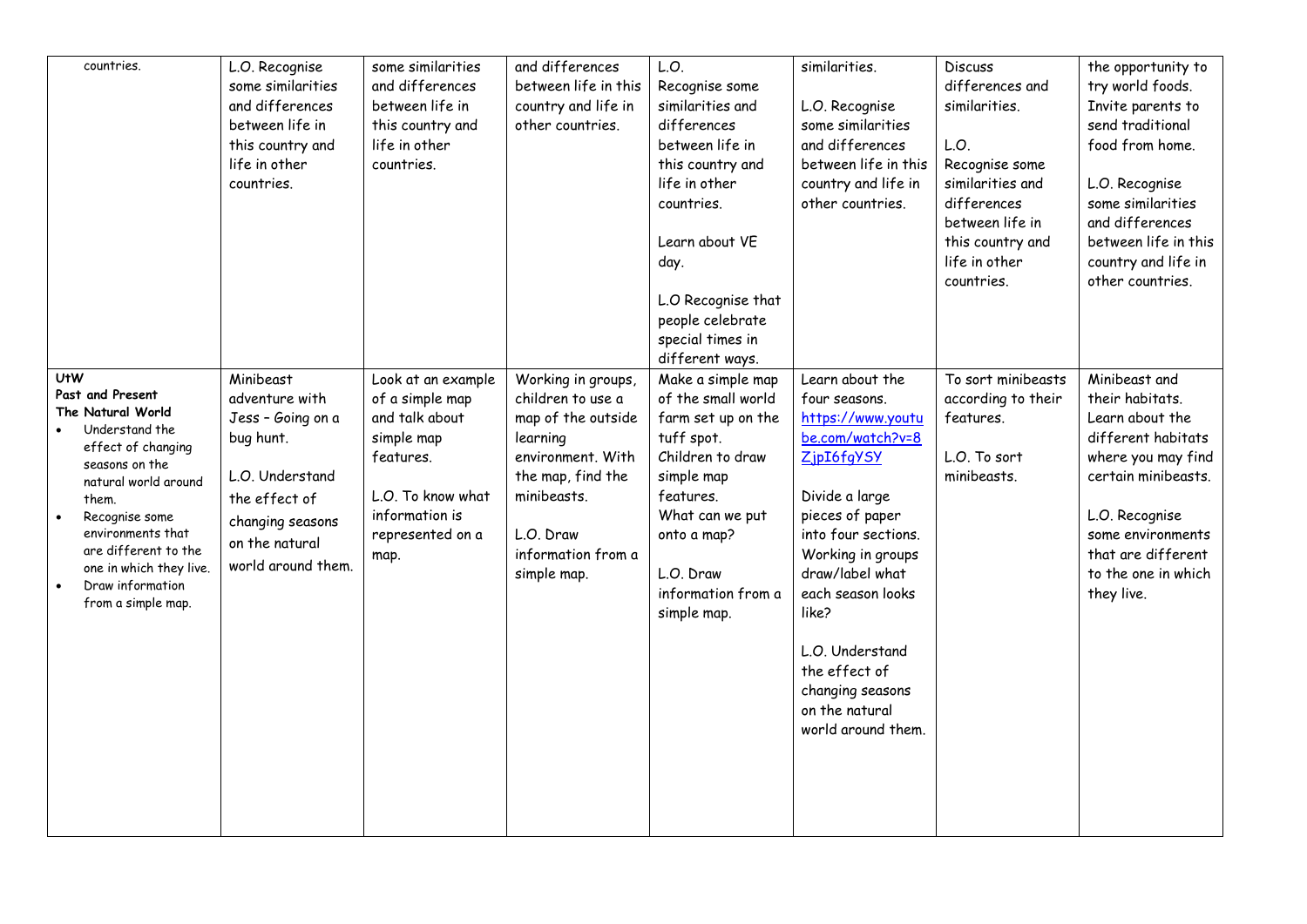| <b>EXPRESSIVE ARTS</b>       | <b>BBC</b> Dance    | Learn 'creepy      | Watch and listen    | Read 'The Cautious                   | Recap previous                          | Watch last week's   | Watch 'Cbeebies                    |
|------------------------------|---------------------|--------------------|---------------------|--------------------------------------|-----------------------------------------|---------------------|------------------------------------|
| AND DESIGN                   | 1. Wake up $-$ it's | crawly' song and   | to Creepy Crawly    | Caterpillar' story                   | learning, exploring                     | performances they   | at the proms'                      |
| <b>Being Imaginative and</b> | Spring.             | explore the use of | Calypso             | to the children                      | tempo and                               | composed in         | performance.                       |
| <b>Expressive</b>            |                     | instruments to     | https://www.youtu   | discussing the                       | percussion                              | groups. Discuss     |                                    |
| Watch and talk               | L.O. Explore and    | accompany song.    | be.com/watch?v=f-   | different                            | instruments.                            | what they enjoyed   | https://www.bbc.c                  |
| about dance and              | engage in music     | https://www.youtu  |                     | minibeasts and how                   | Working in                              | and what they       | o.uk/cbeebies/wat                  |
| performance art,             | making and dance,   | be.com/watch?v=-   | EsQHr2TQ8           | they move, e.g.                      | pairs/groups to                         | liked about each of | ch/cbeebies-prom-                  |
| expressing their             | performing solo or  | 9Ej5vT3tcq         |                     | hop, crawl, fly.                     | complete the                            | the performances.   | overture                           |
| feelings and                 | in groups.          |                    | Discuss the         | Discuss how these                    | Butterfly Ball task.                    |                     |                                    |
| responses.                   |                     | L.O.               | different           | actions could be                     | Explore percussion                      | L.O                 | Did they enjoy the                 |
| Explore and engage           |                     | Explore and engage | instruments they    | represented using                    | instruments, their                      | Watch and talk      | performance?                       |
| in music making and          |                     | in music making    | can see and hear.   | different sounds                     | voices and body                         | about dance and     | What did they like                 |
| dance, performing            |                     | and dance,         | Provide a variety   | and instruments.                     | percussion for                          | performance art,    | about it? What did                 |
| solo or in groups.           |                     | performing solo or | of instruments for  | Initially encourage                  | each of the                             | expressing their    | they not like? Can                 |
|                              |                     | in groups.         |                     | the children to                      | minibeasts from                         | feelings and        | they name any of                   |
|                              |                     |                    | children to explore | explore sounds                       | the story. Thinking                     | responses.          | the instruments?                   |
|                              |                     |                    | during their        | with their                           | about the tempo of<br>each sound. Whole |                     |                                    |
|                              |                     |                    | independent         | voice/body                           | class input -                           |                     | L.O. Watch and<br>talk about dance |
|                              |                     |                    | learning time.      | percussion. e.g<br>grasshopper could | discuss the sounds                      |                     | and performance                    |
|                              |                     |                    |                     | be a series of                       | they have                               |                     | art, expressing                    |
|                              |                     |                    | L.O. Watch and      | finger clicks or a                   | composed. Talk to                       |                     | their feelings and                 |
|                              |                     |                    | talk about dance    | bee could be a                       | the children about                      |                     | responses.                         |
|                              |                     |                    | and performance     | buzzing sound with                   | how these sounds                        |                     |                                    |
|                              |                     |                    | art, expressing     | voices.                              | could be sequenced                      |                     |                                    |
|                              |                     |                    | their feelings and  | Talk about tempo -                   | into their own                          |                     |                                    |
|                              |                     |                    |                     | the speed of a                       | musical                                 |                     |                                    |
|                              |                     |                    | responses.          | sound or piece of                    | composition. Show                       |                     |                                    |
|                              |                     |                    |                     | music. Ask children                  | the children the                        |                     |                                    |
|                              |                     |                    |                     | to think about                       | musical sequence                        |                     |                                    |
|                              |                     |                    |                     | which creatures                      | sheets, explain                         |                     |                                    |
|                              |                     |                    |                     | they think would                     | that each picture                       |                     |                                    |
|                              |                     |                    |                     | make a fast tempo                    | of a minibeast will                     |                     |                                    |
|                              |                     |                    |                     | and which would                      | represent the                           |                     |                                    |
|                              |                     |                    |                     | make a slow tempo.                   | sound the                               |                     |                                    |
|                              |                     |                    |                     | Provide the                          | minibeast makes                         |                     |                                    |
|                              |                     |                    |                     | children with a                      | and when they are                       |                     |                                    |
|                              |                     |                    |                     | selection of                         | put together this                       |                     |                                    |
|                              |                     |                    |                     | percussion                           | is a musical                            |                     |                                    |
|                              |                     |                    |                     | instruments and                      | composition.                            |                     |                                    |
|                              |                     |                    |                     | allow time for                       | Children to then                        |                     |                                    |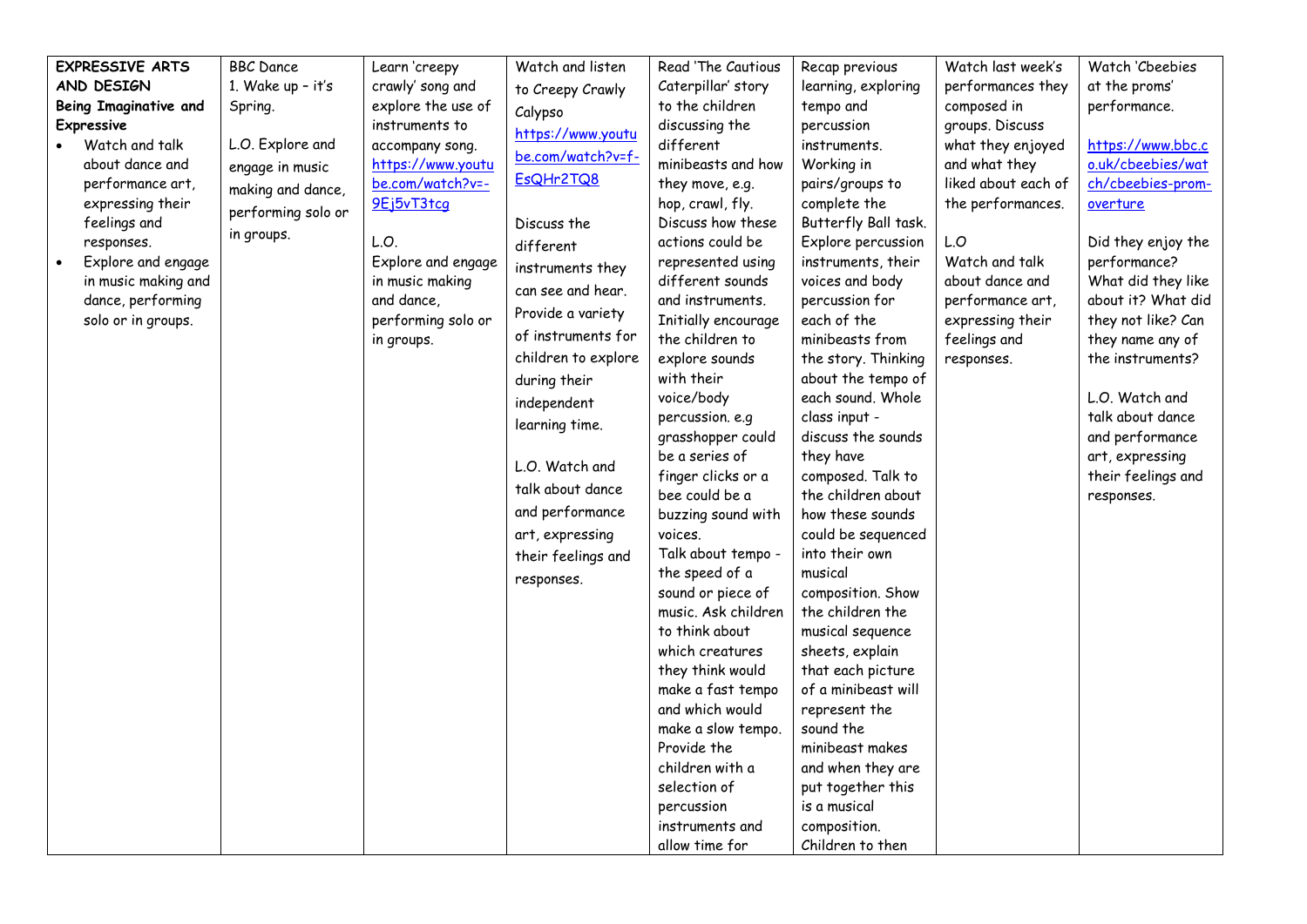| them to explore<br>work in<br>the sounds each<br>pairs/groups using<br>one makes. Can<br>instruments and<br>they select<br>activity sheets to<br>instruments that<br>compose their own<br>they think might<br>piece of music for<br>sound like the<br>the butterfly ball.<br>different<br>Encourage the<br>children to think<br>minibeasts? e.g a<br>about how they<br>triangle could<br>sound like a fast<br>could show the<br>ladybird. Allow<br>beginning and<br>time for the<br>ending of their<br>children to explore<br>composition<br>their ideas and to<br>clearly.<br>experiment with |
|------------------------------------------------------------------------------------------------------------------------------------------------------------------------------------------------------------------------------------------------------------------------------------------------------------------------------------------------------------------------------------------------------------------------------------------------------------------------------------------------------------------------------------------------------------------------------------------------|
| Record or video<br>different tempos<br>and number of<br>the performances.<br>beats.<br>L.O. Explore and<br>L.O. Watch and<br>engage in music<br>making and dance,<br>talk about dance<br>performing solo or<br>and performance<br>in groups.<br>art, expressing<br>their feelings and<br>responses.<br>Explore and engage<br>in music making<br>and dance,<br>performing solo or<br>in groups.                                                                                                                                                                                                 |